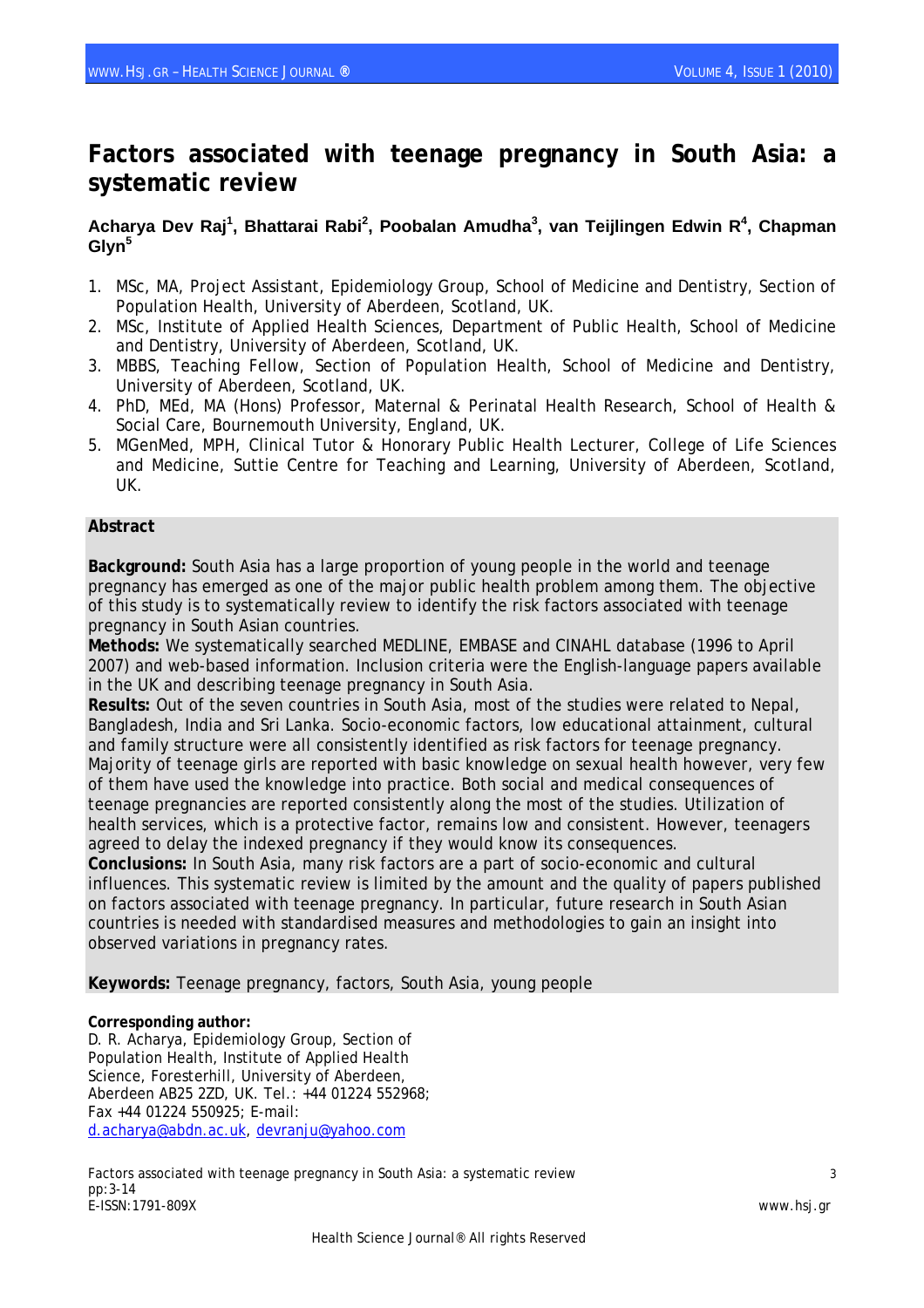## **Introduction**

eenage pregnancy is a public health concern both in developed and developing world<sup>[1](#page-11-0)[,](#page-11-1)[2](#page-11-1),[3](#page-11-1)</sup>. Globally 15 eenage pregnancy is a public health<br>concern both in developed and<br>developing world<sup>1,2,3</sup>. Globally 15<br>million women under the age of 20 give birth, representing up to one-fifth of all births[4](#page-11-1) and 529,000 women die due to pregnancy and child birth related .<br>complication every year<sup>[5](#page-11-1)</sup>. The risk of death due to pregnancy-related causes is double among women aged 15-19 compared to women in their twenties<sup>[6](#page-11-1)</sup>. Young women are also at risk of unwanted pregnancies, sexually transmitted infections (STIs) and unsatisfactory or coerced early sexual relationships<sup>[7](#page-11-1)[,](#page-11-1)[8](#page-11-1)</sup>.

In the developing world, one-third to one-half of women become mothers before the age of 20 and pregnancy related complications have become the leading causes of death among them<sup>[9](#page-11-1)[,](#page-11-1) [10](#page-11-1)</sup>. South Asian countries (India, Pakistan, Sri Lanka, Nepal, Maldives, Bhutan and Bangladesh) have high proportions of teenage pregnancies, since early marriage is common and there is a social expectation to have a child soon after marriage<sup>[11](#page-11-1)[,](#page-11-1) [12](#page-11-1), [13](#page-11-1)</sup>. A study showed that nearly 60% of all girls are married by the age of 18 years and one fourth are married by the age of 15 years in South Asia<sup>[14](#page-11-1)</sup>.

Within South Asia, the recorded teenage pregnancy rate is highest in Bangladesh 35% followed by Nepal 21% and India  $21\%^{15}$  $21\%^{15}$  $21\%^{15}$ . Teenage pregnancy can have significant effect on the level of education of women, their employment opportunities and marital stability and it increases their economic and social dependency on family and neighbours<sup>[16](#page-11-1)</sup>. Although teenagers represent a large proportion of population in the developing countries, still relatively little is known about their sexual knowledge and experience and the risk associated with the teenage pregnancy<sup>[17](#page-11-1)[,](#page-11-1) [18](#page-11-1), [19](#page-11-1)</sup>. In recent years reviews have been conducted on teenage pregnancies in developing countries or in ethnic minorities $20, 21$  $20, 21$  $20, 21$  $20, 21$  but none of them have specifically focused on South Asian teenagers. This is a gap as there are cultural variations and differences and consequently

the attitudes of teenagers could be different from other parts of Asia. The objective of this systematic review is to identify young people's knowledge, attitude and behaviour, risk factors, utilisation of health services and consequences associated with teenage pregnancy in South Asia.

## **Materials and methods**

The methodology of this review draws from methods developed by NHS Centre for Reviews and Dissemination $^{22}$  $^{22}$  $^{22}$ . Three electronic bibliographic databases, MEDLINE, EMBASE, and CINAHL were searched systematically for the period 1996 to April, 2007. Mesh terms and key words for *young people, teenage pregnancy* and *South Asia* were combined with the Cochrane Collaboration strategy for identifying primary studies. English-language papers available in the UK and describing teenage pregnancy in South Asia were retrieved and reviewed. The MEDLINE search strategy was adapted for searching other databases. Reference lists of all articles were checked to identify further relevant studies. Due to resource constrains searching of the grey literature and hand searching was not done.

Primary studies of any study design that looked at knowledge, attitudes, consequences, risk factors and behaviour associated with teenage pregnancy in South Asia were included. The term 'factor' does not imply causality but only associations for the purpose of this review. All identified abstracts were checked against the inclusion and exclusion criteria agreed a priori, independently by two reviewers. Any studies with pregnancy (conception) as an outcome measure were included; studies that only used proxy outcome measures of pregnancy, such as reproductive health or childbearing (parenthood), were excluded. Any queries about inclusion were discussed between reviewers or referred to a third reviewer if necessary.

Full texts of all the potentially eligible reviews were obtained and critically appraised. A data extraction form was

Factors associated with teenage pregnancy in South Asia: a systematic review 4 pp:3-14 E-ISSN:1791-809X www.hsj.gr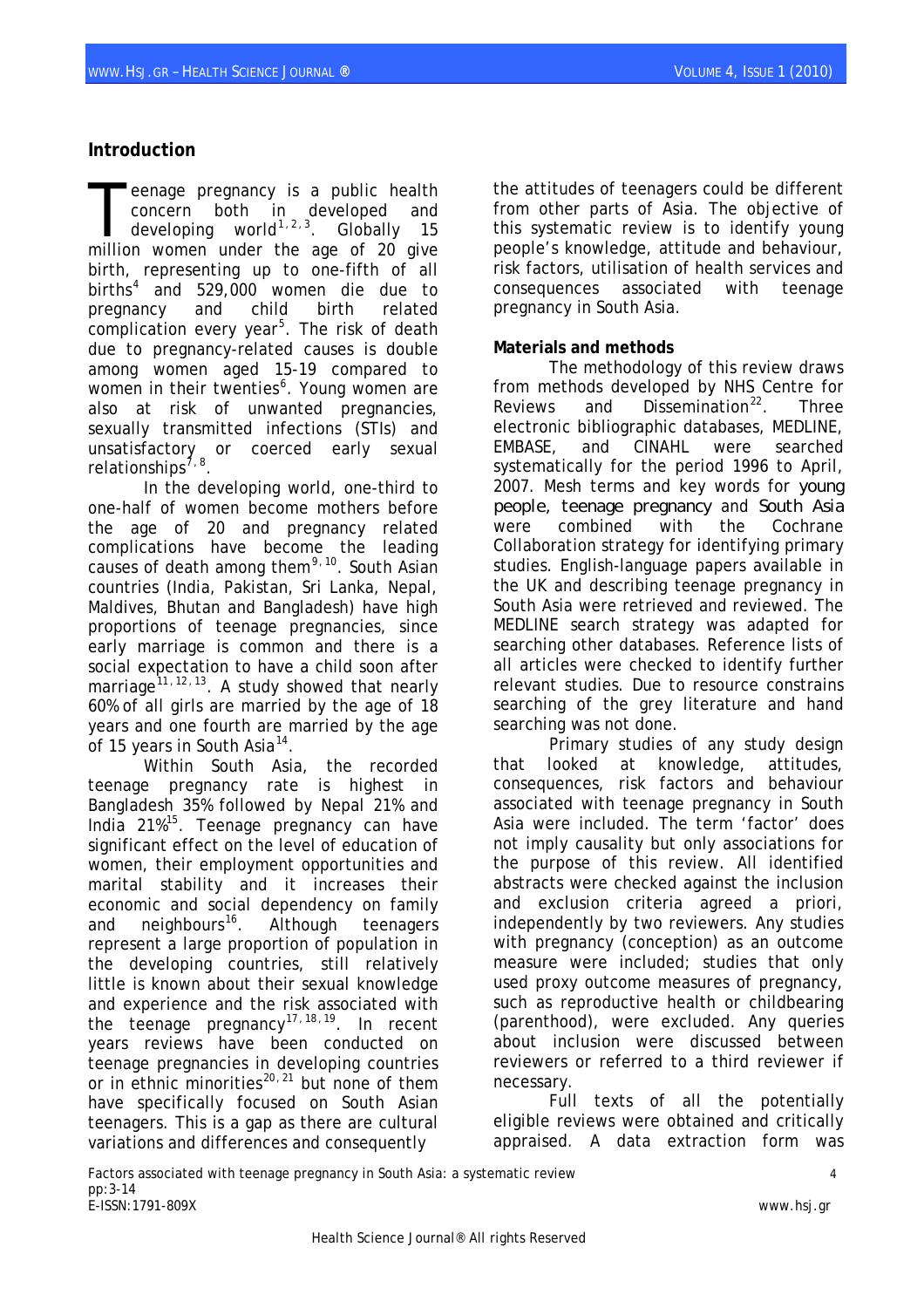developed and piloted. One reviewer extracted data from identified studies and this was checked by the second reviewer. Discrepancies were resolved by consensus or arbitration. The following data were recorded: author; year of publication; type of study; location; setting(s); age group; sample size and methodology. All the included studies were assessed for methodological quality using assessment checklist<sup>[23](#page-11-1)[,](#page-11-1) [24](#page-11-1), [25](#page-11-1)</sup>. however studies were not rated or excluded on the basis of the overall quality rating.

### **Results**

Details of the search and study selection results are shown on the flow chart in Figure 1. A total of ten studies met all criteria and have been reviewed and included in this paper.

#### *Overview of studies*

Of the ten included articles, three studied the sexual health knowledge, attitude and behaviour, nine studies looked at risk factors of teenage pregnancy, three discussed the utilisation of health services and nine studies examined the consequences of teenage pregnancy. Of those studies, three were conducted in Nepal, four in India, two in Sri Lanka and one in Bangladesh. Each study has included more than one outcome and varied according to the settings such as; location, target group, method of data collection and analysis. The studies also varied according to the methodological quality (Table 1).

### Risk factors for teenage pregnancies in South Asia

<span id="page-2-0"></span>Socio-economic status, educational attainment, cultural factor and family structure were all identified as risk factors for teenage pregnancies in South Asia $^{26, 27, 28, 29, 30, 31, 32, 33, 34}$  $^{26, 27, 28, 29, 30, 31, 32, 33, 34}$  $^{26, 27, 28, 29, 30, 31, 32, 33, 34}$  $^{26, 27, 28, 29, 30, 31, 32, 33, 34}$  $^{26, 27, 28, 29, 30, 31, 32, 33, 34}$  $^{26, 27, 28, 29, 30, 31, 32, 33, 34}$  $^{26, 27, 28, 29, 30, 31, 32, 33, 34}$  $^{26, 27, 28, 29, 30, 31, 32, 33, 34}$  $^{26, 27, 28, 29, 30, 31, 32, 33, 34}$  $^{26, 27, 28, 29, 30, 31, 32, 33, 34}$  $^{26, 27, 28, 29, 30, 31, 32, 33, 34}$  $^{26, 27, 28, 29, 30, 31, 32, 33, 34}$  $^{26, 27, 28, 29, 30, 31, 32, 33, 34}$  $^{26, 27, 28, 29, 30, 31, 32, 33, 34}$  $^{26, 27, 28, 29, 30, 31, 32, 33, 34}$  $^{26, 27, 28, 29, 30, 31, 32, 33, 34}$  $^{26, 27, 28, 29, 30, 31, 32, 33, 34}$  $^{26, 27, 28, 29, 30, 31, 32, 33, 34}$  $^{26, 27, 28, 29, 30, 31, 32, 33, 34}$  $^{26, 27, 28, 29, 30, 31, 32, 33, 34}$ . Using a retrospective questionnaire, Shrestha<sup>31</sup> demonstrated that the incidence of teenage pregnancies is significantly higher in the lower social classes (52%) than in the higher social classes (26%). This study also found that Hindu teenagers are more likely to

become pregnant (p<0.001) than Buddhist teenagers. Structural and social inequalities, poverty and gender all made young people extremely vulnerable to teenage pregnancy<sup>[28](#page-2-0)[,](#page-11-1)[32](#page-2-0)</sup>.

The likelihood of teenage pregnancy and childbearing seemed to be associated with the level of education<sup>[29](#page-2-0)</sup>. However, very few studies have concentrated on education and teenage pregnancies. Sharma et al., $^{27}$  in 2001 showed that among teenage mothers 13 (19%) were significantly less likely to have studied beyond primary school education compared to among the mothers who were in their twenties 4 (6%). This needs to be interpreted with caution as the numbers reported are very low, however such differences were also noted by Shrestha $31$  in a retrospective study (p<0.005) which had a bigger sample size. Early age at marriage is culturally acceptable in South Asian culture, which seems to add the risk of teenage pregnancy<sup>[27](#page-2-0)</sup>. It is also taken as a licence or social expectation for a woman to enter into reproductive life and to become pregnant immediately after marriage. With mean age of marriage of 15.9 years in rural Nepal, some girls who married before the onset of menarche fell pregnant once they were  $fertile<sup>31</sup>$  $fertile<sup>31</sup>$  $fertile<sup>31</sup>$ .

Low involvement of teenage girls in decision making also contributed to early pregnancy. Most adolescent marriages (80%) were arranged by parents without the girl's consent<sup>[31](#page-2-0)</sup>. A higher proportion of adolescent pregnant women (67%) were found to be part of an extended family, of which just over half (51%) claimed that the authority over conception remains with their husband<sup>[27](#page-2-0)</sup> in spite of the teenagers' desire to make their own decisions. The study also noted that teenage pregnant women seem to be more likely to have had love marriage (against the wishes of parents/family). Consequently, this leads to negligence of family members towards care and guidance in teenage pregnancies. In addition, teenage girls are also less likely to visit health service clinics without their husband's permission<sup>[34](#page-2-0)</sup>. These family structures and social norms have

Factors associated with teenage pregnancy in South Asia: a systematic review 5 pp:3-14 E-ISSN:1791-809X www.hsj.gr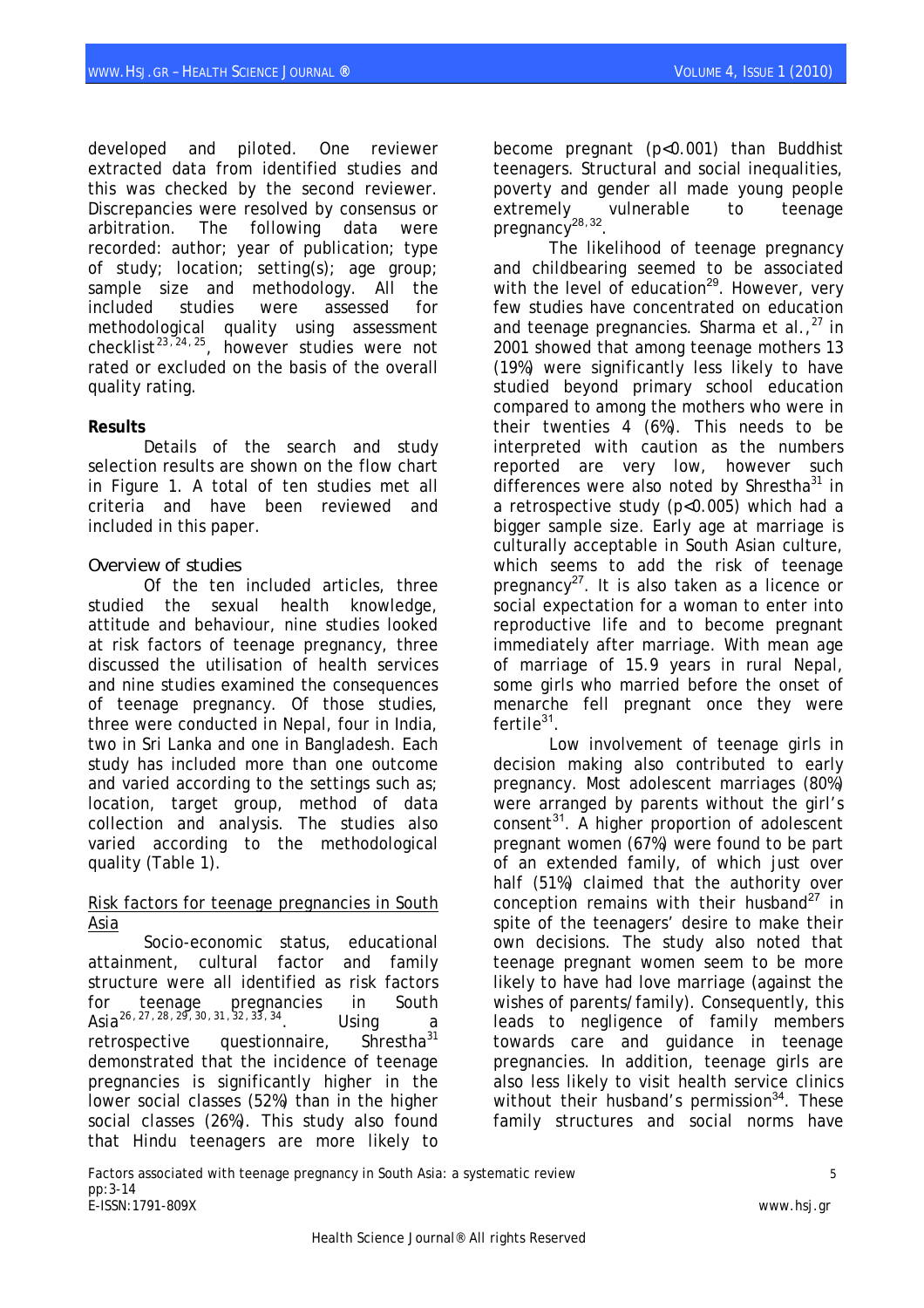<span id="page-3-0"></span>forced teenagers to give birth before they are emotionally or physically ready<sup>[32](#page-2-0)</sup>.

### Sexual health knowledge, attitude and behaviour

Different studies have reported that the most teenage girls are aware of at least one contraception method and their source for such information is friends and peers<sup>[27](#page-2-0)[,](#page-11-1)[29](#page-2-0),[31](#page-2-0)</sup> However, very few had ever used any of contraception; as a result considerable numbers of teenage mothers reported unplanned (47%) and undesired  $(34%)$  pregnancies<sup>[31](#page-2-0)</sup>. Possible reason for such outcome according to Goonewardena et al.,<sup>29</sup> in 2005 is that the majority of teenage girls are unaware of the process of conception and dangers of unplanned pregnancy before the onset of pregnancy. These authors noted that teenage mothers would have delayed the index pregnancy if they had known its consequences before hand.

## Utilisation of health services

Only three studies looked at the utilisation of health services $29,30,33$  $29,30,33$  $29,30,33$  $29,30,33$  $29,30,33$ . A significant proportion (p=0.02) of teenagers (17-19 years) had a low uptake of antenatal care compared to adult mothers<sup>[29](#page-2-0)</sup>. Socioeconomic deprivation remains significantly important, reflecting differential access to health services among teenage mothers $29,30$  $29,30$  $29,30$ . A Nepalese study indicated that the frequency of antenatal check up among teenage pregnant women is poor (p<0.02) compared to the mothers in their twenties $^{33}$  $^{33}$  $^{33}$ . The possible reason given by the latter author for lower uptake of antenatal care facilities by pregnant teenagers is lack of physical and mental maturity.

## Consequences of teenage pregnancy

Most of the studies, nine out of ten, have examined the relationship between teenage pregnancy and its consequences. The studies found that pre-term delivery, still birth, fetal distress, birth asphyxia, anaemia, low birth weight, pregnancyinduced hypertension (PIH) and spontaneous abortion were most frequently encountered complications during teenage pregnancy[26](#page-2-0)[,](#page-11-1)[28](#page-2-0)[,](#page-11-1)[29](#page-2-0)[,](#page-11-1)[30](#page-2-0)[,](#page-11-1)[31](#page-2-0)[,](#page-11-1)[33](#page-2-0)[,](#page-11-1)[34](#page-2-0)[,](#page-11-1) [35](#page-11-1). Apart from medical consequences, there are many adverse social consequences identified within this review. Lower access to higher education, high divorce rates, premature death of women, population growth, weak and unhealthy children and single motherhood are all negative consequence of teenage pregnancy<sup>[29](#page-2-0)[,](#page-11-1)[31](#page-2-0),[32](#page-2-0),[34](#page-2-0)</sup>.

Sharma et al., $33$  identified that the risk of pregnancy complications was 2.5 times higher among pregnant teenagers compared to mothers in their twenties. A significant number of teenage mothers had Vitamin A and iodine deficiency, which results in night blindness and formation of Goitre $^{33,35}$  $^{33,35}$  $^{33,35}$  $^{33,35}$  $^{33,35}$ . A north India study has also shown that the prevalence of anaemia is high 69 (46%) among teenage mothers, which occurs due to low intake of dietary iron<sup>[35](#page-3-0)</sup>. The likelihood of PIH (13%) and preeclampsia (5%) was significantly higher (p<0.001 and p=0.03) among pregnant teenagers compared to the women in their twenties (3% and 1% respectively) in a Sri Lankan study<sup>[29](#page-2-0)</sup>. Of those studies investigating the link between teenage pregnancy and still birth, Khandait et al., $^{28}$  found an association 3% (p<0.05) compared to the mothers at 20- 29 age years group (2%). Other two studies have also reported similar type of results; 18 (3%) by Shrestha  $31(2002)$  and 3 (2%) by Weerasekera<sup>30</sup> (1997) in terms of teenage pregnancy and still birth. There seem to be inconsistent evidence between birth weight and teenage pregnancy. The mean birth weight was found higher (2.81kg) among  $teenaqers<sup>33</sup>$  $teenaqers<sup>33</sup>$  $teenaqers<sup>33</sup>$ ; the high birth weight could be because of the fact that the study sample size was very small. However, another study showed that the incidence of low birth weight was statistically significant 34% (p<0.0001) among teenage mothers compared to the mothers in their twenties<sup>[30](#page-2-0)</sup>.

Two studies reported higher pre-term delivery among teenage mothers compared to older women. Shrestha <sup>31</sup> reported 3% in teenage mothers compared to 1% in mature mothers and Goonewardene et al., $^{29}$  in 2005 reported 19% in teenagers compared to 11% in older mothers, which was marginally

Factors associated with teenage pregnancy in South Asia: a systematic review 6 pp:3-14 E-ISSN:1791-809X www.hsj.gr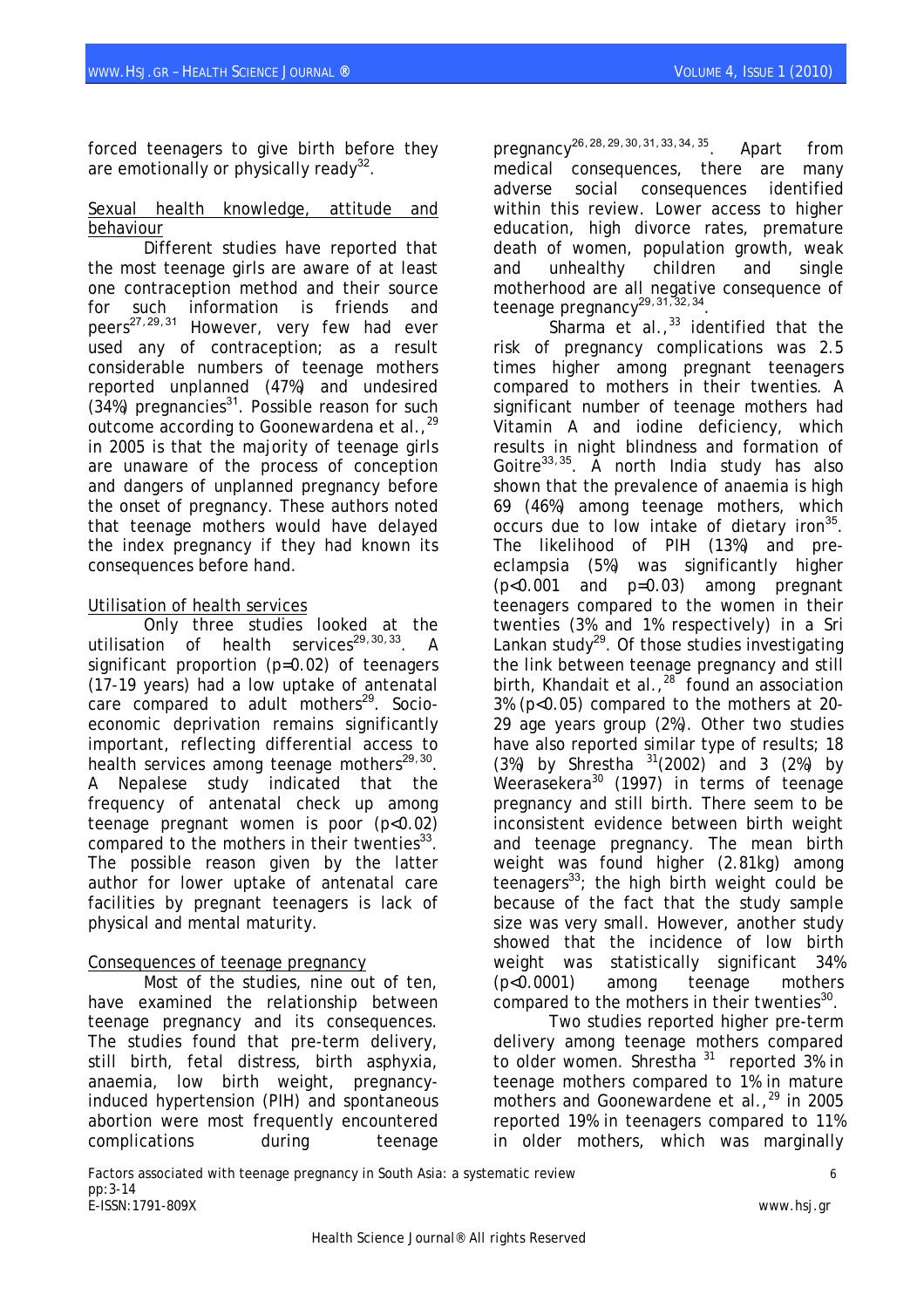significant ( $p = 0.06$ ). A small hospital-based study found that fetal distress (6%) and birth asphyxia (2%) was commonly reported among pregnant teenagers<sup>[33](#page-2-0)</sup>. There are conflicting findings regarding the link between spontaneous abortion and teenage pregnancy. Shrestha<sup>31</sup> has reported that spontaneous abortion was similar 15 (3%) among teenage mothers and mothers in their twenties. However, Ganatra et al., $34$  in 2002 noted that such likeliness is very low 3 (2%) among teenage mothers and very high among matured mothers 166 (14%).

### **Discussion**

Low socio-economic status, limited education, cultural factors and extended family structure all appeared to be related to teenage pregnancy. Being socially discriminated against and economically poor, young women become victims of gender bias and tend to have little decision-making power. On the other hand, most of the South Asian parents think that youngsters lack of experience to choose their partners, and that their daughter might be ''spoiled'' (rape or unacceptable relationship), hence family structure has a strong effect on early child bearing.

Education could play a significant role in developing self-confidence, increasing age at first sexual intercourse and delaying marriage<sup>[36](#page-11-1)</sup>. However, it also provides an opportunity for pre-marital sexual activity. Such activity may create risks of unwanted pregnancy if it is combined with a lack of knowledge about the body and  $contraception<sup>37, 38</sup>$  $contraception<sup>37, 38</sup>$  $contraception<sup>37, 38</sup>$  $contraception<sup>37, 38</sup>$  $contraception<sup>37, 38</sup>$  $contraception<sup>37, 38</sup>$ . Compulsory sex education can help to empower the girls, which is the most effective strategy to prepare them for late marriage, planned and delayed pregnancy and better motherhood. The legal age of marriage for most South Asian countries is 18 years, however many girls marry before this age. Marriage law in South Asia is unenforceable and might have limited effectiveness; it is also not in tune with cultural and social norms. Moreover, teenagers get less psychological and social support on sexual health education from their family members. The issue of husband deciding about the continuation of pregnancy could be linked to the need to enhance young people's awareness, self efficacy and autonomy to enable informed decisionmaking and reduce unsafe and unwanted pregnancies<sup>[39](#page-11-1)</sup>.

Many studies suggest that teenagers have basic knowledge about contraception; mostly related to information about condom use. However, their use was limited and unrelated to lowering teenage pregnancy rates. The studies were not able to explain why young people were inconsistent contraceptive users, even though they have relatively high level of contraceptive knowledge. Jejeebhoy et al., clearly notified that much of such knowledge remains superficial and ridden with myths, misperceptions and a sense of invulnerability<sup>[40](#page-11-1)</sup>. In addition, gender power imbalance make risky behaviours acceptable, encourage secrecy and fear of disclosure, and inhibit negotiation among partners.

Health service utilisation by teenagers has been poorly studied in South Asia. Those very few studies show that the utilisation of health services is directly linked to socio-economic deprivation. Socio-cultural traditions, gender relations, availability and access to health facilities and low health sector infrastructure are all barriers to access health care services in South Asia. A large study undertaken in India found that service delivery has not been youth-friendly to their unique needs and is ambiguity in the extent of service delivery<sup>[41](#page-11-1)</sup>.

The consequences of teenage pregnancies mentioned in this review paper are similar to those described in previous studies $42, 43, 44, 45, 46$  $42, 43, 44, 45, 46$  $42, 43, 44, 45, 46$  $42, 43, 44, 45, 46$  $42, 43, 44, 45, 46$  $42, 43, 44, 45, 46$  $42, 43, 44, 45, 46$  $42, 43, 44, 45, 46$  $42, 43, 44, 45, 46$  $42, 43, 44, 45, 46$ . One report have emphasized that parents must be apprised of the need to involve children in marriagerelated decisions. They must also be made aware of the physical and mental health dangers of early marriage $47$ . Women's education could be an important predictor to help boost teenagers' confidence to prepare them mentally and physically to access sexual health services. Caltabiano et al., in 2008 have also notified that combination of sex education programme along with

Factors associated with teenage pregnancy in South Asia: a systematic review 7 pp:3-14 E-ISSN:1791-809X www.hsj.gr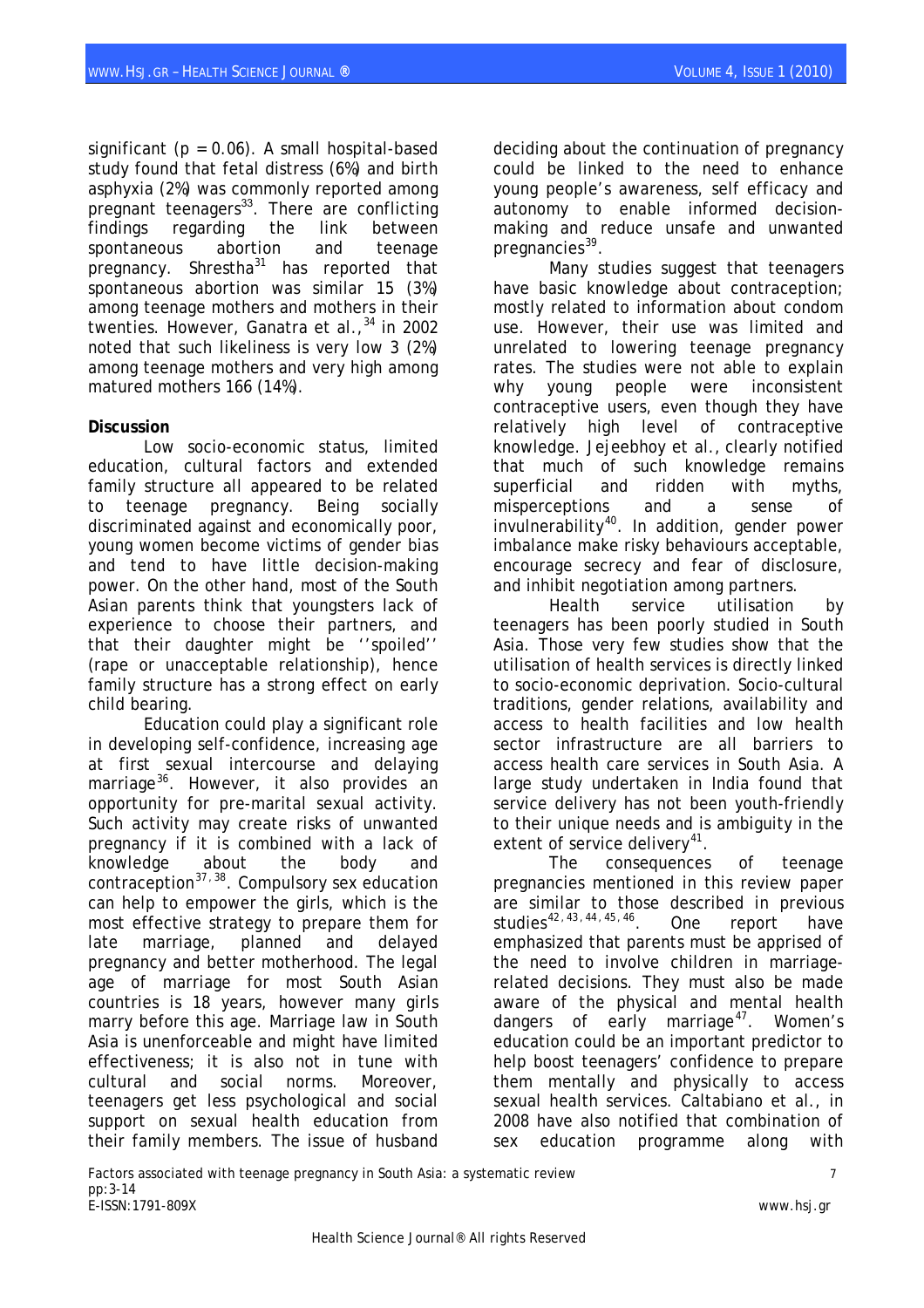reproductive health services could prevent reproductive health problems of young married couples<sup>[48](#page-11-1)</sup>. Teenage girls need information about local health services, and at the same time they also want to be assured that the confidentiality is maintained at each step.

Although they have reasonable knowledge of contraceptive method, it is not translated to behaviour. Our review shows that teenagers are not very familiar with consequences of teenage pregnancies. For example, teenagers would have delayed the index pregnancy if they had known about its consequences. These factors should be taken into consideration by teenage sexual health policy makers and programme directors. Thus, more practical, innovative, interesting and effective human right-based interventions should be designed, so that teenagers could get direct benefit by acquiring knowledge.

There are relatively fewer studies conducted in relation to teenage pregnancy in South Asia, although they comprise a significant proportion of the total population. Firstly, this systematic review is limited by the amount and the quality of papers published focusing on factors associated with teenage pregnancy carried out in South Asia. One study has reported that Hindu religion is associated with high teenage pregnancy; however it did not describe what major factors contributed to create such scenario. More research is needed to explore the impact of religion on the risk of teenage pregnancy.

Secondly, most studies reporting factors associated with teenage pregnancy are related to Nepal, Bangladesh, India and Sri Lanka. None of those studies were conducted in Pakistan, the Maldives or Bhutan, reducing the generalisability of findings to the whole of South Asia. One possible explanation for the lack of studies from the latter countries is that teenage pregnancy is not perceived as a public health problem; hence not the focus of research. Another reason could be bias in our search strategy and databases, e.g. due to language (perhaps studies have been reported in local

languages), publication type (studies have been reported in grey literature) or not being indexed in electronic international bibliographic databases.

Thirdly, the included studies used a variety of study designs, content and size and were of varying quality. This diverse nature of studies made it difficult to explore variations between countries or between age groups, and to interpret and summarise key findings. Some studies examined factors associated with teenage pregnancy in deprived inner-city areas, while some others were conducted in hospital setting making the exploration of potential socio-economic differences not possible.

In particular, future research in South Asian countries is needed with standardised measures and methodologies. It will help to gain insight into observed variations in pregnancy rates and ensure that new public health and sexual health interventions are better designed and implemented. Funders of future research should also consider supporting longitudinal studies to be able to explore changes over time.

Factors associated with teenage pregnancy in South Asia: a systematic review 8 pp:3-14 E-ISSN:1791-809X www.hsj.gr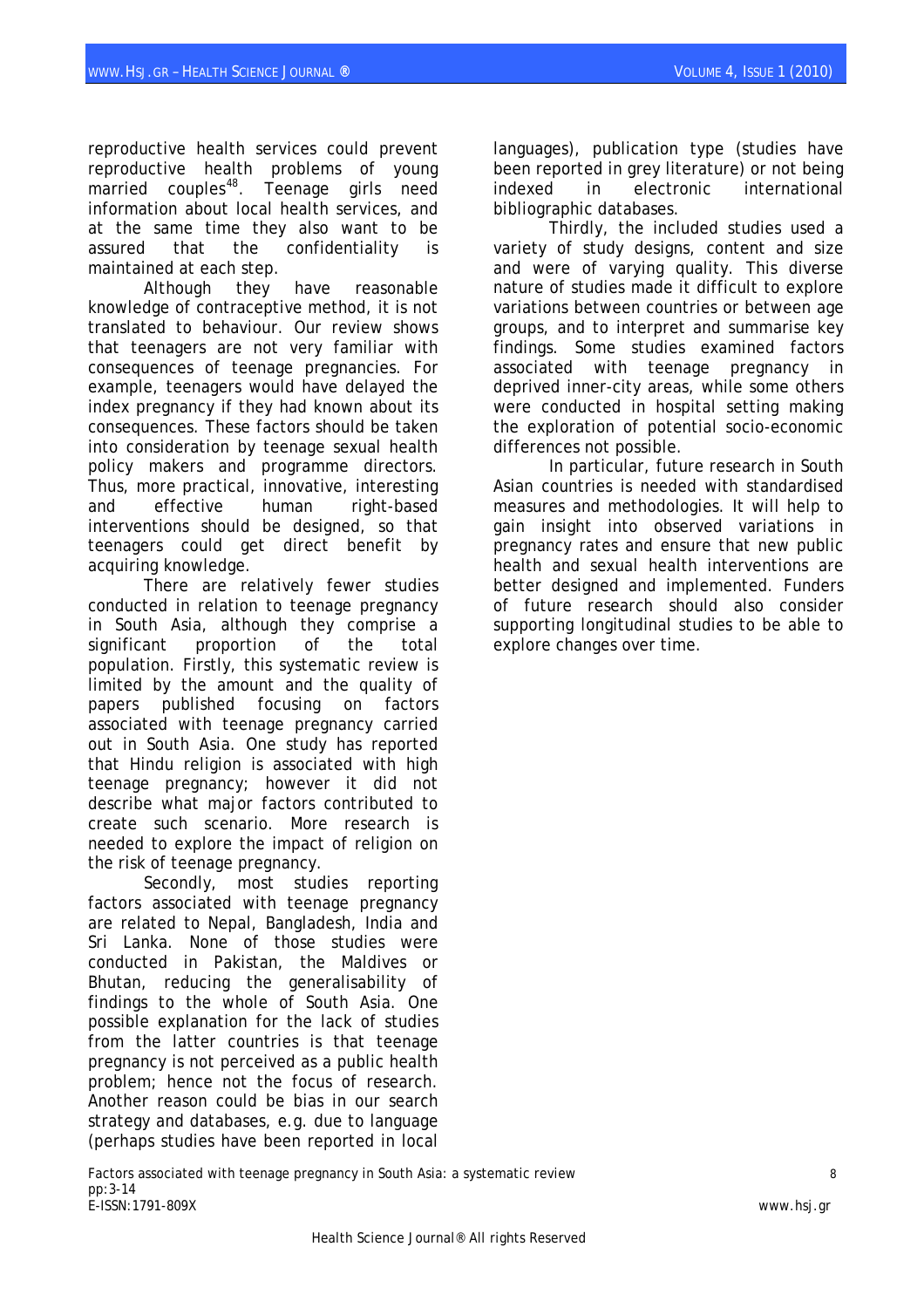## Figure 1: Flow chart of the identification of studies



Key: N is the number of studies included at each level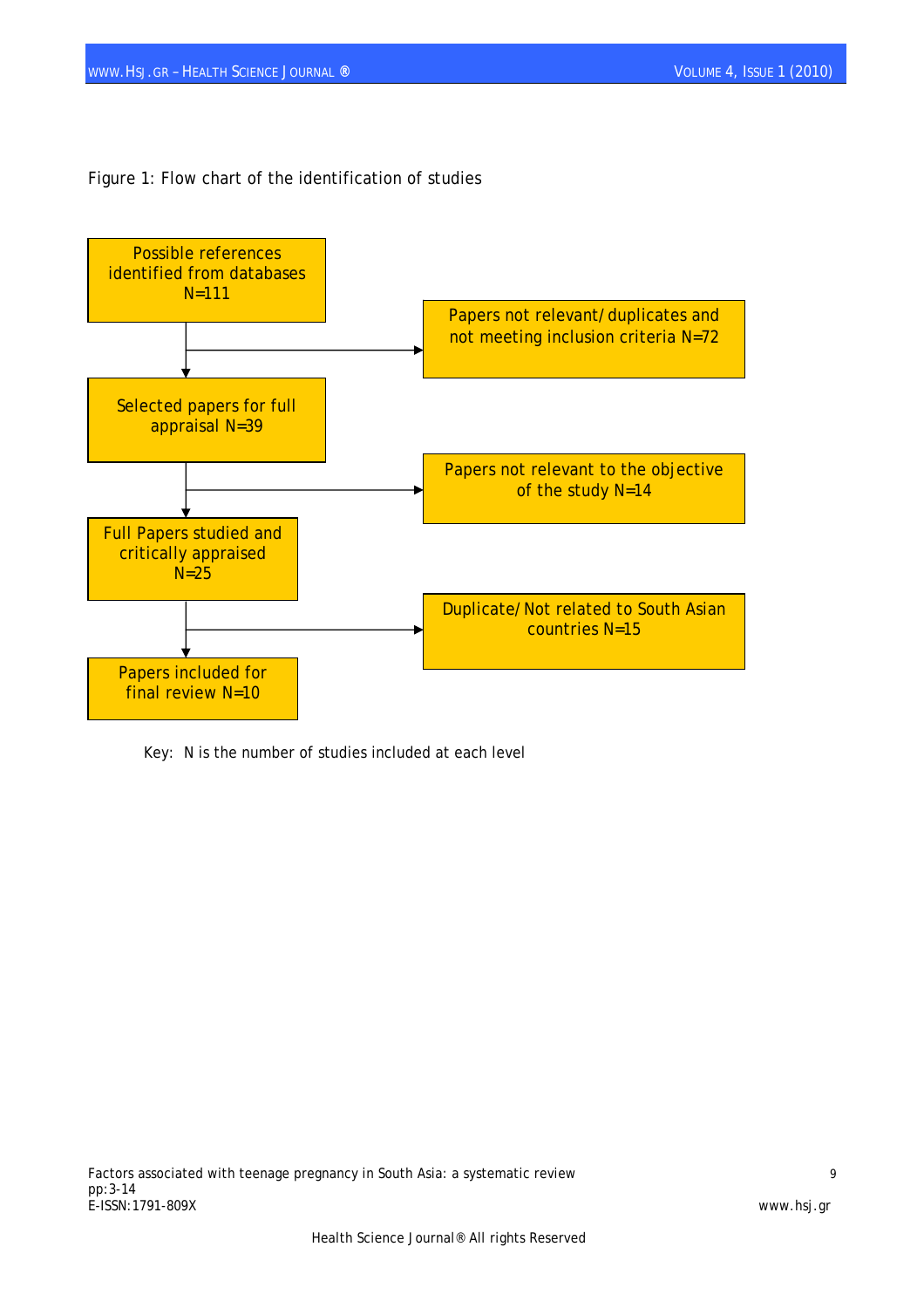## Table 1: Basic characteristics of included studies

| <b>Authors and</b><br>Year                     | <b>Study design</b>                                      | <b>Sample size &amp; sampling</b><br>methodology                                                                                                                        | <b>Type of</b><br>study                      | <b>Mode of information</b><br>collection                                                                                                  | <b>Location &amp;</b><br>setting              | <b>Outcome measured</b>                                                                                              |
|------------------------------------------------|----------------------------------------------------------|-------------------------------------------------------------------------------------------------------------------------------------------------------------------------|----------------------------------------------|-------------------------------------------------------------------------------------------------------------------------------------------|-----------------------------------------------|----------------------------------------------------------------------------------------------------------------------|
| Rashid 2006                                    | Survey                                                   | N=153 Convenience sampling                                                                                                                                              | Quantitative<br>& qualitative                | In-depth interviews, case<br>studies, observation,<br>discussion                                                                          | Urban slum<br>community,<br>Bangledesh        | Risk factors and<br>behaviour of married<br>teenage girls                                                            |
| Brennan et al.<br>2005                         | Survey                                                   | N= 19,300 Sampling method is<br>not clearly mentioned                                                                                                                   | Quantitative                                 | Survey with structure<br>questionnaire                                                                                                    | Urban and<br>Rural<br>community,<br>India     | Risk factors &<br>consequence of<br>teenage pregnancy                                                                |
| Goonewarden<br>e &<br>Deeyagaha<br>Waduge 2005 | Prospective<br>cohort study                              | $N = 620$<br>13-16 years = $95$<br>17-19 years = $250$<br>20-24 years = 275.<br>All the nulliparous mothers<br>aged less than 24 years in<br>study period were included | Quantitative                                 | Interview with pre-tested<br>questionnaire to the<br>participants                                                                         | Hospital<br>setting, Sri<br>Lanka             | Attitude/behaviour,<br>risk factors,<br>consequences.<br>utilisation of health<br>services mode of<br>delivery       |
| Pathak et al.<br>2003                          | Survey                                                   | N=151 Study area (village)<br>were randomly selected, and<br>all APM* were included in the<br>study from selected village                                               | Quantitative<br>and<br>experimental<br>study | Pre-tested semi-structured<br>questionnaire, clinical<br>examination, and instrument<br>assessment                                        | Rural<br>Community,<br>India                  | Prevalence of Iron,<br>Vit. A, & lodine<br>deficiencies among<br>teenage pregnant<br>mothers and its<br>consequences |
| Sharma et al.<br>2002                          | Case-control<br>study                                    | $N = 140$<br>13-19 years=70<br>20-29 years=70<br>purposive & random                                                                                                     | Quantitative                                 | One to one interview with pre-<br>tested questionnaire                                                                                    | Urban and<br>rural/Hospital<br>setting, Nepal | Risk factors,<br>knowledge &<br>behaviours of<br>teenage pregnant<br>woman                                           |
| Shrestha 2002                                  | Retrospective<br>exploratory<br>study<br>and<br>survey   | $N = 1,150$<br>Below 19 yr=575,<br>20 and above=575<br>Two-stage cluster sampling<br>technique used                                                                     | Quantitative<br>& qualitative                | Interview with pre-tested<br>structured questionnaires to<br>the participants, key<br>informants                                          | Rural<br>community,<br>Nepal                  | Risk factors,<br>knowledge, attitude,<br>behaviour &<br>consequence of<br>teenage pregnancy                          |
| Ganatra &<br><b>Hirve 2002</b>                 | Survey                                                   | N= 226 Married adolescents ≤<br>20 years, 43 never married<br>and separated $\leq 20$ and 1491<br>married women >20 years,<br>Clustered sampling                        | Quantitative<br>& qualitative                | Interview with structured<br>questionnaire, group<br>discussion, key informants,<br>and in-depth interviews and<br>use of hospital record | Rural<br>community,<br>India                  | Risk factors, attitude,<br>behaviour &<br>consequence of<br>teenage pregnancy                                        |
| Sharma et al.<br>2001                          | Case-control<br>study                                    | $N = 140$<br>Adolescent =70<br>20-29 years=70<br>All primigravida adolescent<br>were included in index group<br>and control group were chosen<br>randomly               | Quantitative                                 | Interview with pre-tested<br>structured questionnaire and<br>hospital delivery record                                                     | Hospital<br>setting, Nepal                    | Risk factors,<br>consequences,<br>utilisation of health<br>services & mode of<br>delivery                            |
| Khandait et<br>al. 2000                        | Hospital<br>record survey<br>(retrospective<br>analysis) | $N = 46,443$<br>Sampling method is not clearly<br>mentioned                                                                                                             | Quantitative                                 | Observed the hospital records                                                                                                             | Hospital<br>record<br>setting, India          | Risk factors &<br>consequence of<br>teenage pregnancy                                                                |
| Weerasekera<br>1997                            | Hospital<br>record survey                                | Adolescent N=1600<br>Over 20 yr N=14699<br>Sampling method was not<br>clearly mentioned                                                                                 | Quantitative                                 | Information were recorded on<br>pre-designed data collection<br>forms                                                                     | Hospital<br>record<br>setting, Sri<br>Lanka   | Risk factors,<br>utilisation of health<br>services &<br>consequences<br>teenage pregnancy                            |

\* APM= Adolescent Pregnant Mothers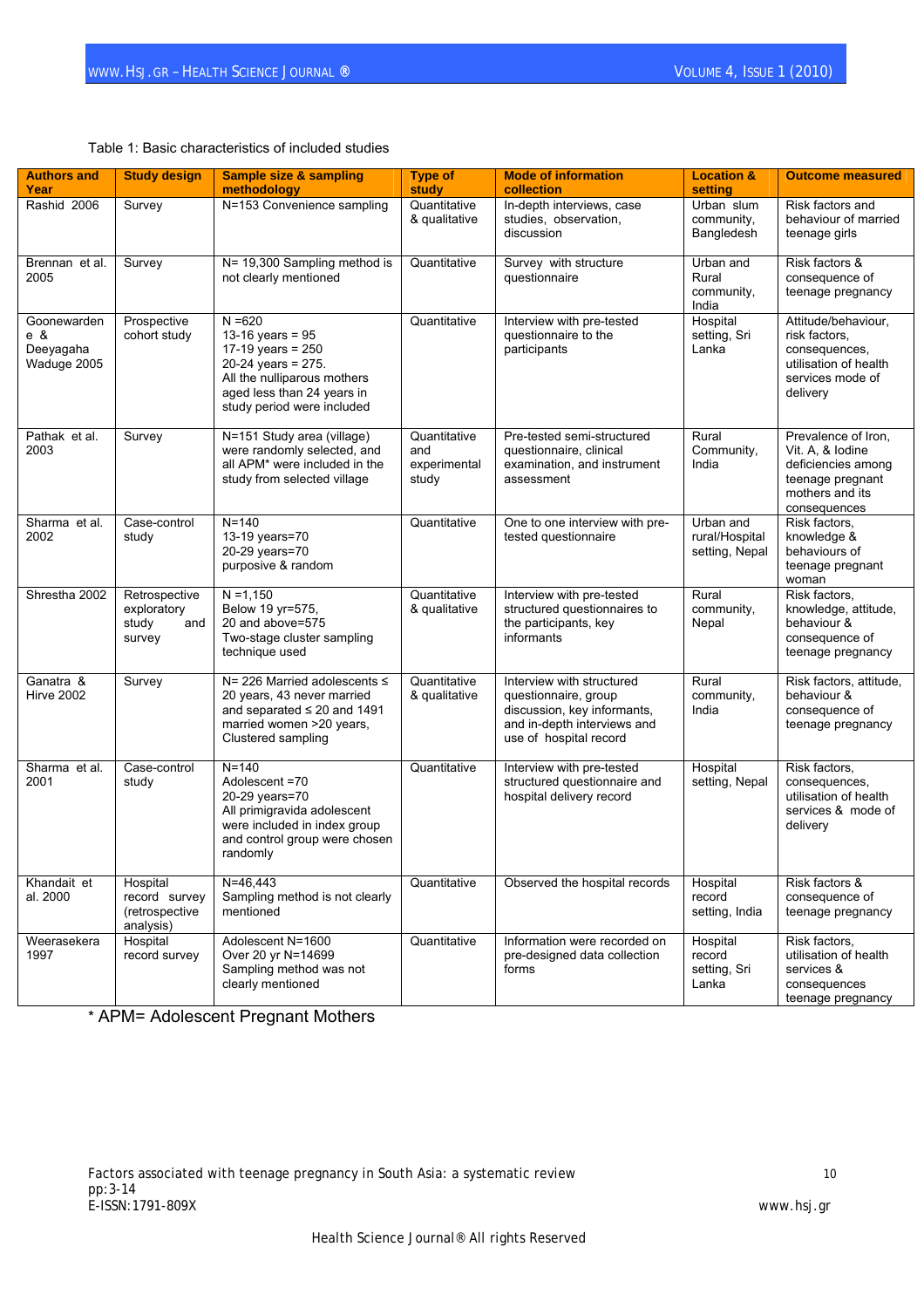# **Bibliography**

 $\overline{a}$ 

- 1) Lawlor DA., Shaw M. Teenage pregnancy rates: high compared with where and when? Journal of the Royal Society of Medicine.2004;97:121–123.
- 2) Johnson M., Myors K., Langdon R. Coping styles of pregnant adolescents. Public Health Nursing.2001;18: 24-32.
- 3) Chedraui P., Hidalgo L., Chavez M., Glenda SM. Determinant factors in Ecuador related to pregnancy among adolescents aged 15 or less. Journal of Perinatal Medicine. 2004; 32: 337–341.
- 4) WHO. Maternal mortality ratios and rates: a tabulation of available information. World Health Organisation (3rd edition), Geneva. 1991; Unpublished report.
- 5) WHO. Facts and figures form the World Health Report 2005. World Health Organisation,Geneva. 2005; Available fro m: [http://www.who.int/whr/2005/media\\_ce](http://www.who.int/whr/2005/media_centre/facts_en.pdf) [ntre/facts\\_en.pdf,](http://www.who.int/whr/2005/media_centre/facts_en.pdf) Accessed 18/12/08.
- 6) Population Reference Bureau. The World's youth 2000. Population Reference Bureau, Washington DC. 2000; Available f rom:[http://www.prb.org/pdf/WorldsYouth\\_](http://www.prb.org/pdf/WorldsYouth_Eng.pdf) [Eng.pdf,](http://www.prb.org/pdf/WorldsYouth_Eng.pdf) Accessed 03/06/08.
- 7) Singh S., Darroch JE. Adolescent pregnancy and childbearing: levels and trends in developed countries. Family Planning Perspectives.2000;32:14-23.
- 8) Wight D., Henderson M., Raab G., Abraham C., Buston K., Scott S., Hart G. Extent of regretted sexual intercourse among young teenagers in Scotland: a cross sectional survey. British Medical Journal. 2000; 320:1243-44.
- 9) UN. The right to reproductive and sexual health. United Nations Department of Public Information (DPI/1877). 1997; Available from: [http://www.un.org/](http://www.un.org/%20ecosocdev/geninfo/women/womrepro.htm)  [ecosocdev/geninfo/women/womrepro.htm](http://www.un.org/%20ecosocdev/geninfo/women/womrepro.htm), Accessed 06/04/06.
- 10) Viegas OA., Wiknsosastro G., Sahagun GH., Chaturachinda K., Ratnam SS. Safe childbirth needs more than medical services. World Health Forum. 1992; 13: 59-65.
- 11) Stone N., Ingham R., Simkhada P. Knowledge of sexual health issues among unmarried young people in Nepal. Asia-Pacific Population Journal. 2003; 18: 33- 54.
- 12) Mathur S., Mehta M., Malhotra A. Youth reproductive health in Nepal: is participation the answer? Engender Health, New York. 2004; Available from: http://catalog.icrw.org/docs/nepal\_0104.pd f, Accessed 12/02/08.
- 13) Adhikari R. Early marriage and childbearing: risks and consequences. World Health Organization, Geneva 2003; Available **from:** [http://apps.who.int/reproductive](http://apps.who.int/reproductive-health/publications/towards_adulthood/7.pdf)[health/publications/towards\\_adulthood/7.p](http://apps.who.int/reproductive-health/publications/towards_adulthood/7.pdf) [df](http://apps.who.int/reproductive-health/publications/towards_adulthood/7.pdf) , Accessed 10/11/08.
- 14) Mehra S., Agrawal D. Adolescent health determinants for pregnancy and child health outcomes among the urban poor. Indian Pediatrics. 2004;41:137-45.
- 15) The World Bank. Children and Youth. The World Bank, Washington DC. 2004; Available from: [http://siteresources.worldbank.org/INTCY/](http://siteresources.worldbank.org/INTCY/Data/20333440/YIN-SA.pdf) [Data/20333440/YIN-SA.pdf](http://siteresources.worldbank.org/INTCY/Data/20333440/YIN-SA.pdf), Accessed 22/08/08.
- 16) Kirby D., Coyle K. School-based programs to reduce sexual risk-taking behaviour. [Children and Youth Services Review](http://www.sciencedirect.com/science/journal/01907409). 1998[;19 \(5-6](http://www.sciencedirect.com/science?_ob=PublicationURL&_tockey=%23TOC%235892%231997%23999809994%2312854%23FLT%23&_cdi=5892&_pubType=J&view=c&_auth=y&_acct=C000020498&_version=1&_urlVersion=0&_userid=427455&md5=634bebcd8aa0f26c460c19d3119f4ebb)): 415-436.
- 17) Hughes J., McCauley AP. Improving the fit: adolescents' needs and future programs for sexual reproductive health in developing countries. Studies in Family Planning. 1998; 29:233-45.
- 18) Oakley A., Fullerton D., Holland J. Behavioural interventions for HIV/AIDS prevention. AIDS. 1995; 9: 479-86.
- 19) NIMH. Methodological overview of a multisite HIV prevention trial for populations at risk for HIV. AIDS, National Institutes of Mental Health 11. 1997; (suppl.1):S1– S11.
- 20) Christoffersen MN., Hussain MA. Teenage pregnancies: consequences of poverty, ethnic background and social conditions. Social Forksnings Instituttet Denmark. 2008;Availablefrom:[http://www.sfi.dk/grap](http://www.sfi.dk/graphics/SFI/Pdf/Working_papers/04%202008.pdf)

Factors associated with teenage pregnancy in South Asia: a systematic review 11 pp:3-14 E-ISSN:1791-809X www.hsj.gr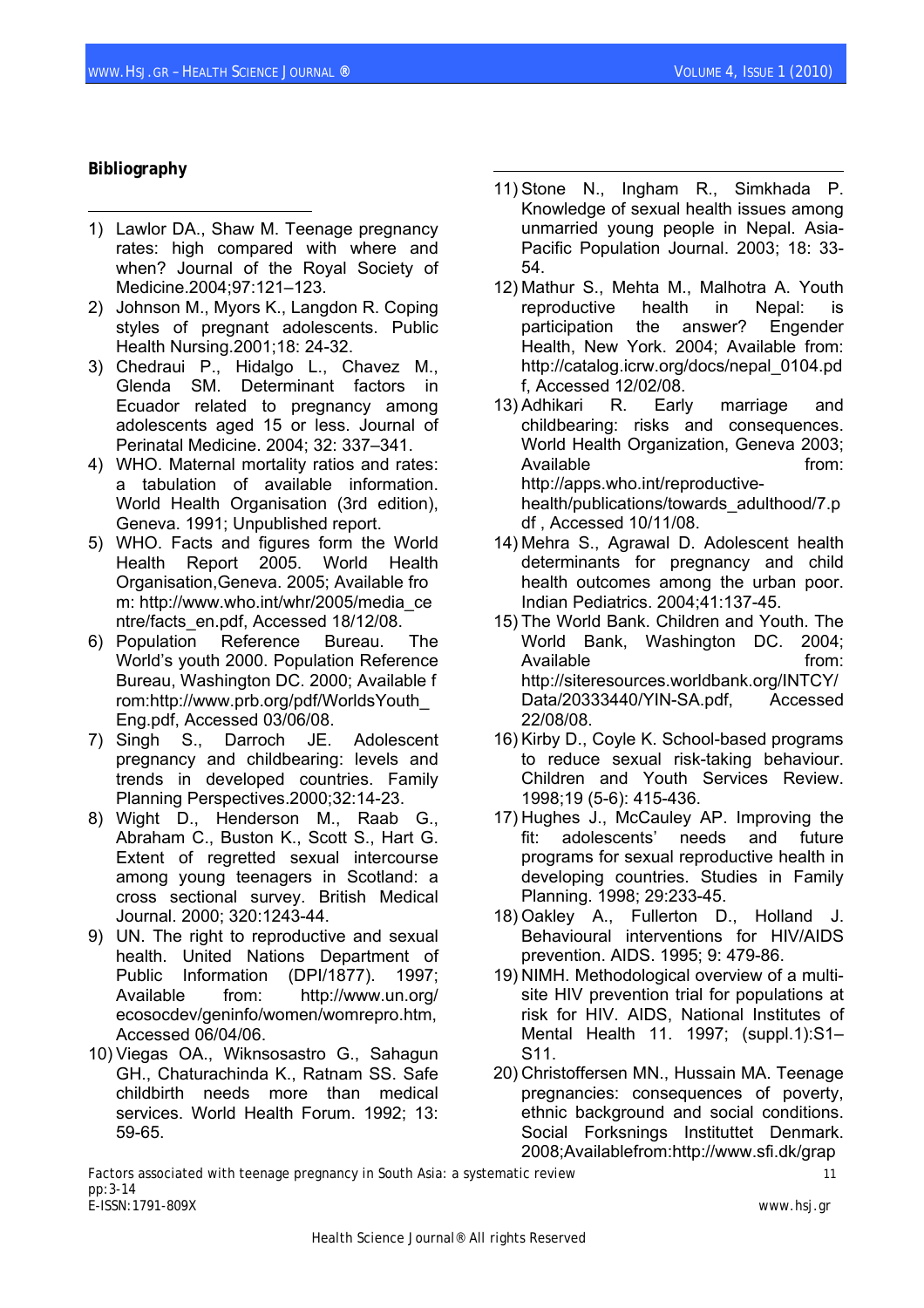[hics/SFI/Pdf/Working\\_papers/04%202008.](http://www.sfi.dk/graphics/SFI/Pdf/Working_papers/04%202008.pdf) [pdf](http://www.sfi.dk/graphics/SFI/Pdf/Working_papers/04%202008.pdf), Accessed 15/12/08.

- 21) Macleod C. [The "causes" of teenage](http://www.popline.org/docs/153510)  [pregnancy: review of South African](http://www.popline.org/docs/153510)  [research \(part 2](http://www.popline.org/docs/153510)). South African Journal of Psychology. 1999; 29: 8-16.
- 22) CRD report 4. Undertaking systematic reviews of research on effectiveness: CRD's Guidance for those carrying out or commissioning reviews 2001 (2nd Edition); Available from: http:/[/www.york.ac.uk/inst/crd/revs.htm,](http://www.york.ac.uk/inst/crd/revs.htm) Accessed 05/02/07.
- 23) Shea BJ., Grimshaw JM., Wells GA, Boers M., Anderson N., Hamel C., Porter AC., Tugwell P., Moher D., Bouter LM. Development of AMSTAR: a measurement tool to assess the methodological quality of systematic reviews. BMC Medical Research Methodology. 2007; 7: 10. Available from: [http://www.biomedcentral.com/1471-](http://www.biomedcentral.com/1471-2288/7/10) [2288/7/10,](http://www.biomedcentral.com/1471-2288/7/10) Accessed 21/07/08.
- 24) Egger M., Juni P., Bartlett C., Holenstein F., Sterne J. How important are comprehensive literature searches and the assessment of trial quality in systematic reviews? Empirical study. Health Technology Assessment. 2003; 7: 1-76.
- 25) Wells K., Little JH. Study quality assessment in systematic reviews of research on intervention effects. Research on Social Work Practice Online First. 2008; Available from: [http://rsw.sagepub.com/cgi/rapidpdf/10497](http://rsw.sagepub.com/cgi/rapidpdf/1049731508317278v1) [31508317278v1,](http://rsw.sagepub.com/cgi/rapidpdf/1049731508317278v1) Accessed 16/11/08.
- 26) Brennan L., McDonald J., Shlomowitz R. Teenage births and final adult height of mothers in India. Journal of Biosocial Science. 2005;37: 185-191.
- 27) Sharma A., Verma K., Khatri S., Kannan A. Determinants of pregnancy in adolescents in Nepal. Indian Journal of Pediatrics. 2002;69: 19-22.
- 28) Khandait D., Ambadekar N., Zodpey S., Vasudeo N. Maternal age as a risk factor for stillbirth. Indian Journal of Public Health. 2000;44: 28-30.
- 29) Goonewardena I., Deeyagaha Waduge R. Adverse effects of teenage pregnancy. Ceylon Medical Journal. 2005;50:116-120.
- 30) Weerasekera D. Adolescent pregnanciesis the outcome different? Ceylon Medical Journal.1997;42:16-17.
- 31) Shrestha S. Socio-cultural factors influencing adolescent pregnancy in rural Nepal. International Journal of Adolescent Medicine & Health. 2002;14:101-109.
- 32) Rashid S. Emerging changes in reproductive behaviour among married adolescent girls in an urban slum in Dhaka, Bangladesh. Reproductive Health Matters.2006; 14: 151-159.
- 33) Sharma A., Verma K., Khatri S. Kannan A. Pregnancy in adolescents: a study of risks and outcome in Eastern Nepal. Indian Pediatrics.2001;38: 1405-1409.
- 34) Ganatra B., Hirve S. Induced abortions among adolescent women in rural Maharashtra, India. Reproductive Health Matters.2002;10:76-85.
- 35) Pathak P., Singh P., Kapil U., Raghuvanshi R. Prevalence of iron, vitamin A, and iodine deficiencies amongst adolescent pregnant mothers. Indian Journal of Pediatrics. 2003; 70: 299-301.
- 36) Waszak C., Thapa S., Davey J. Influence of gender norms on the reproductive health of adolescent in Nepal-perspectives of youth. World Health Organization, Geneva. 2003; Available from: [http://www.who.int/reproductive](http://www.who.int/reproductive-health/publications/towards_adulthood/11.pdf)[health/publications/towards\\_adulthood/11.](http://www.who.int/reproductive-health/publications/towards_adulthood/11.pdf) [pdf](http://www.who.int/reproductive-health/publications/towards_adulthood/11.pdf), Accessed 17/02/08.
- 37) UNFPA. Culture, religion and adolescent reproductive and sexual health. Adolescence Education-UNFPA. 2006; 9: 1-12.
- 38) Singh E. Adolescent reproductive health in south Asia: key issues and priorities for action. UNFPA. 2003; 64: 48-52.
- 39) WHO. Towards adulthood: exploring the sexual and reproductive health of adolescents in South Asia. 2003; World Health Organisation, Geneva. Available from: http://apps.who.int/reproductivehealt h/publications/towards\_adulthood/towards \_adultwood.pdf, Accessed 03/05/09.

Factors associated with teenage pregnancy in South Asia: a systematic review 12 pp:3-14 E-ISSN:1791-809X www.hsj.gr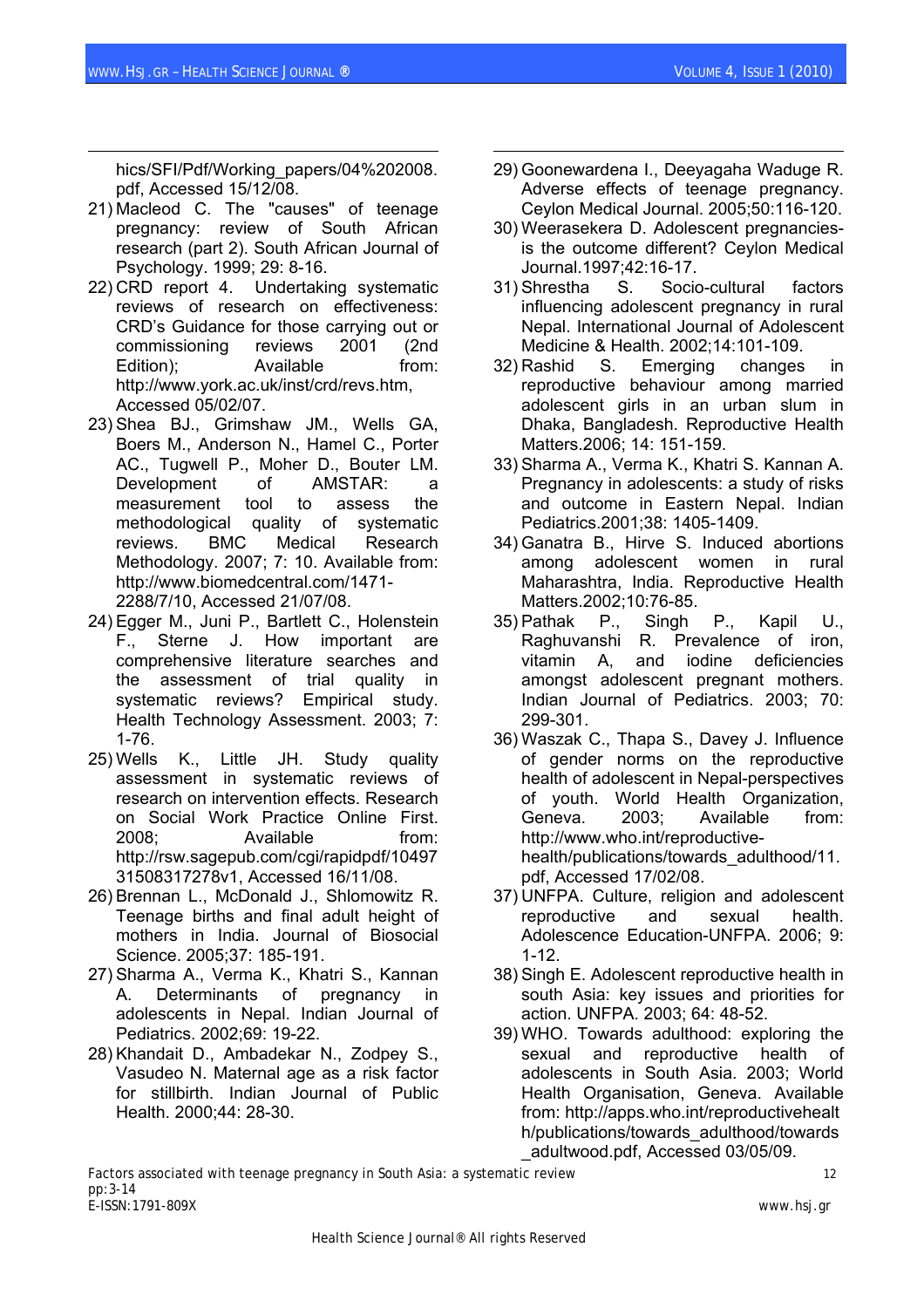- 40) Jejeebhoy SJ., Sebastian MP. Actions that protect: Promoting sexual and reproductive health and choice among young people in India. Population Council. 2003; Available from: http://www.popcouncil.org/pdfs/wp/seasia/ seawp18.pdf, Accessed 04/06/09.
- 41) Santhya KG., Jejeebhoy SJ. Young people's sexual and reproductive health in India: Policies, programmes and realities. Population Council, New Delhi. 2007; Available from: http://www.popcouncil.org/pdfs/wp/seasia/ seawp19.pdf, Accessed 12/07/08.
- 42) Cash K., Nasreen HE., Aziz A., Bhuiya A., Chowdhury AM., Chowdhury S. Without sex education: exploring the social and sexual vulnerabilities of rural Bangladeshi girls and boys. Sex Education.2001;1:219- 233.
- 43) Katz J., Khatry SK., West KP., Humphrey JH., Leclerq SC., Pradhan EK., Pokhrel RP., Sommer A. Night blindness is prevalent during pregnancy and lactation in rural Nepal. The Journal of Nutrition. 1995;125: 2122-2127.
- 44) Francis C. Early marriage and pregnancy. Nursing Journal of India. 2004; 95: 201- 202.
- 45) Butler AC. The changing economic consequences of teenage childbearing. Social Service Review.1992; 66: 1-31.
- 46) Black C., De Blassie ER. Adolescent pregnancy contributing factors: Consequences, treatment and plausible solutions. Adolescence.1985;20:281–290.
- 47) Population Council Youth in India: Situation and Needs 2006-2007. Population Council, New Delhi. 2007; Available from: [http://www.popcouncil.org/pdfs/2009PGY\\_](http://www.popcouncil.org/pdfs/2009PGY_YouthInIndiaExecSummMa.pdf) [YouthInIndiaExecSummMa.pdf](http://www.popcouncil.org/pdfs/2009PGY_YouthInIndiaExecSummMa.pdf), Accessed 10/08/09.
- 48) Caltabiano M., Castiglioni M. Changing Family Formation in Nepal: Marriage, Cohabitation and First Sexual Intercourse. International Family Planning Perspectives.2008;34:30-39.